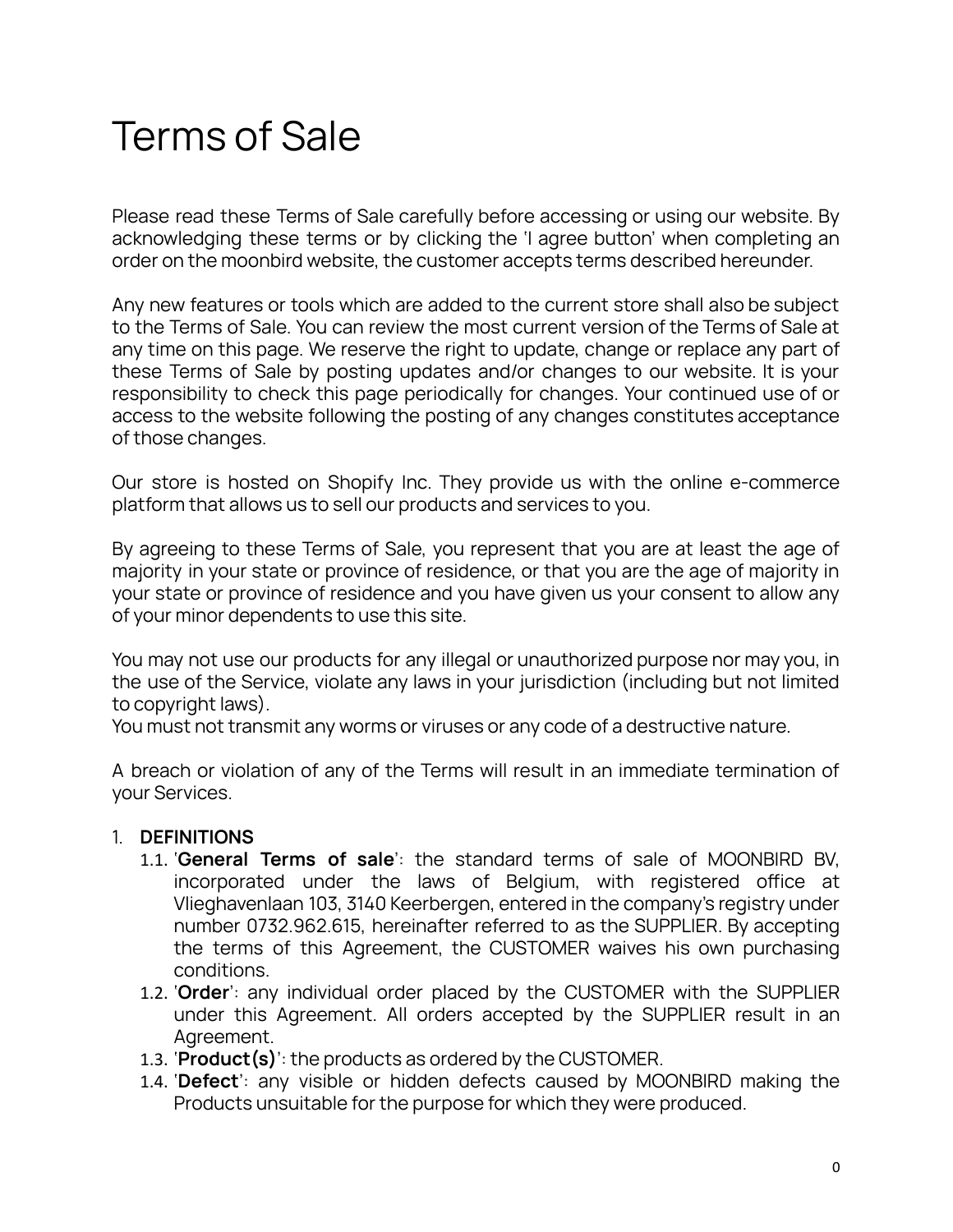

- 1.5. '**Intellectual Property Rights**': any and all known or hereafter existing (a) rights associated with works of authorship, including copyrights; (b) trademark or service mark rights;  $\odot$  trade secret rights, know-how; (d) patents, patent rights, and industrial property rights; (e) layout design rights, design rights, (f) trade and business names, domain names, database rights, rental rights and any other industrial or intellectual proprietary rights or similar right (whether registered or unregistered); (g) all registrations, applications for registration, renewals, extensions, divisions, improvements or reissues relating to any of these rights and the right to apply for, maintain and enforce any of the preceding items, in each case in any jurisdiction throughout the world.
- 1.6. '**Agreement**': the Agreement between the CUSTOMER and the SUPPLIER, including the General Terms of Sale, any appendices and all orders.
- 1.7. '**Website**': www.moonbird.life

## 2. **APPLICABILITY**

- 2.1. This Agreement determines the terms and conditions under which the SUPPLIER delivers Products to the CUSTOMER, in accordance with the CUSTOMER's order.
- 2.2. The CUSTOMER is not permitted to distribute the SUPPLIER's Products any further, unless otherwise agreed in writing between the parties. The CUSTOMER is not permitted to sell the Products online to any third parties, unless otherwise agreed in writing between the parties.
- 2.3. The SUPPLIER reserves the right to delete, add or replace Products with similar specifications.
- 2.4. The Products are exclusively intended for sale in the countries as determined on the Website or as recorded in any document agreed with the CUSTOMER.
- 2.5. All images of the Products on the Website or in any other marketing materials are for illustrative purposes only. The delivered Product may be subject to small changes such as color, shape and size. All descriptions of Products are subject to change at anytime without notice, at the sole discretion of the SUPPLIER.
- 2.6.All offers made by the SUPPLIER are free of obligation and without engagement. Offers are valid while stocks last and can be changed or withdrawn by the SUPPLIER at any time and without any reason.

# **3. PRICE, INVOICE, PAYMENT**

**3.1.** All prices as displayed in the website include VAT, but do not include transport or insurance costs, gift packaging costs, any import or export duties, taxes or costs associated with specific online payment mechanisms. The latter are the CUSTOMER'S responsibility.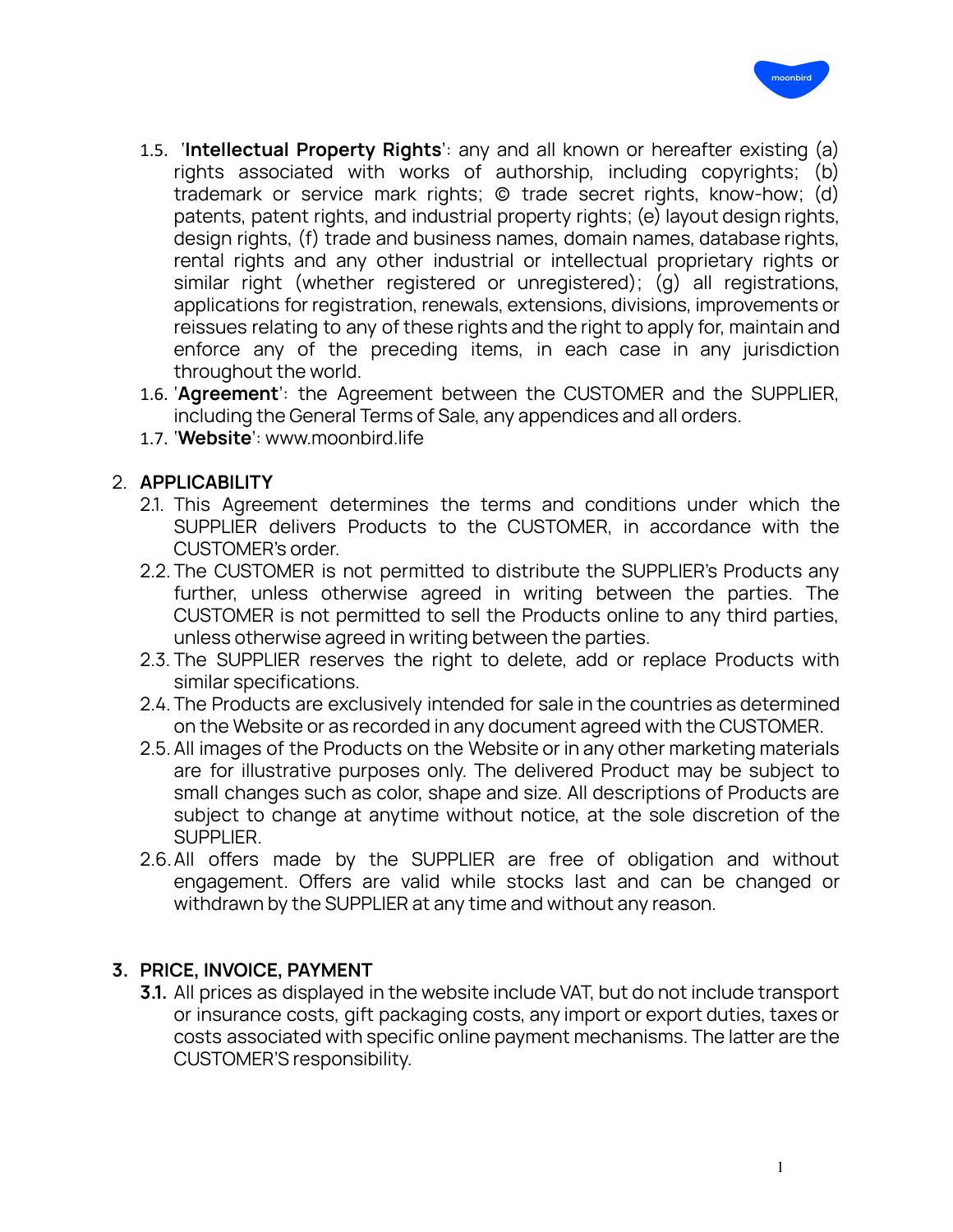

- 3.2. All estimates provided on the website relating to transport or insurance costs, gift packaging costs, any import or export duties, taxes or costs associated with specific online payment mechanisms are provided for information only.
- 3.3. Any discount communicated by the SUPPLIER relates solely to the price of a Product, but not to any transport or insurance costs, gift packaging costs, any import or export duties, taxes or costs associated with specific online payment mechanisms. All commercial actions carried out by SUPPLIER apply exclusively to Products, quantities, durations and region as indicated by the SUPPLIER. The SUPPLIER can at any time decide to cancel a commercial promotion.
- 3.4. The SUPPLIER has the right, at any time, with or without cause and without prior notification, to amend the prices. All descriptions of Product pricing are subject to change at anytime without notice, at the sole discretion of the SUPPLIER.
- 3.5. The SUPPLIER is not obliged to send a paper version of the invoice. The CUSTOMER accepts the validity of electronic invoices.
- **3.6.**Payments shall be made at the time of order and by using the online payment mechanisms and no later than five (5) calendar days after receipt of the invoice or at the latest by delivery of the products.
- 3.7. In case of failure to effect payment by the due date, the SUPPLIER is entitled to (i) an interest calculated by the number of days of delay and at the rate determined in accordance with the Belgian law of 2 August 2002 on combating late payment in commercial transactions, (ii) an administrative fine of fifty (50) EUR and (iii) the full reimbursement of any bailiff, lawyer and court fees, this without prior notice of default. In case of failure to effect payment by the due date the SUPPLIER has the right to withhold further orders from the CUSTOMER until full payment of the invoice. The SUPPLIER is not liable for any delay or damage resulting from the lawful exercise of this right.

# **4. ORDER PROCESS**

- 4.1. All orders must be placed through the SUPPLIER's Website. The SUPPLIER reports receipt and/ or acceptance of the Order, the SUPPLIER can choose to do this by means of an automatically generated e-mail.
- 4.2. The CUSTOMER shall be solely responsible for maintaining the confidentiality and security of the account login information such as username and password, which are personal and cannot be transferred to any third party. The CUSTOMER shall identify him/herself accurately and honestly and will be liable towards the SUPPLIER for any false account information. The CUSTOMER shall be fully responsible for all activities that occur under its personal account.
- 4.3. The SUPPLIER at its own discretion is entitled to suspend or cancel an Order in case the SUPPLIER believes that the identity of the CUSTOMER, the address or his payment details are incorrect and that it can therefore be a fraudulent or false Order.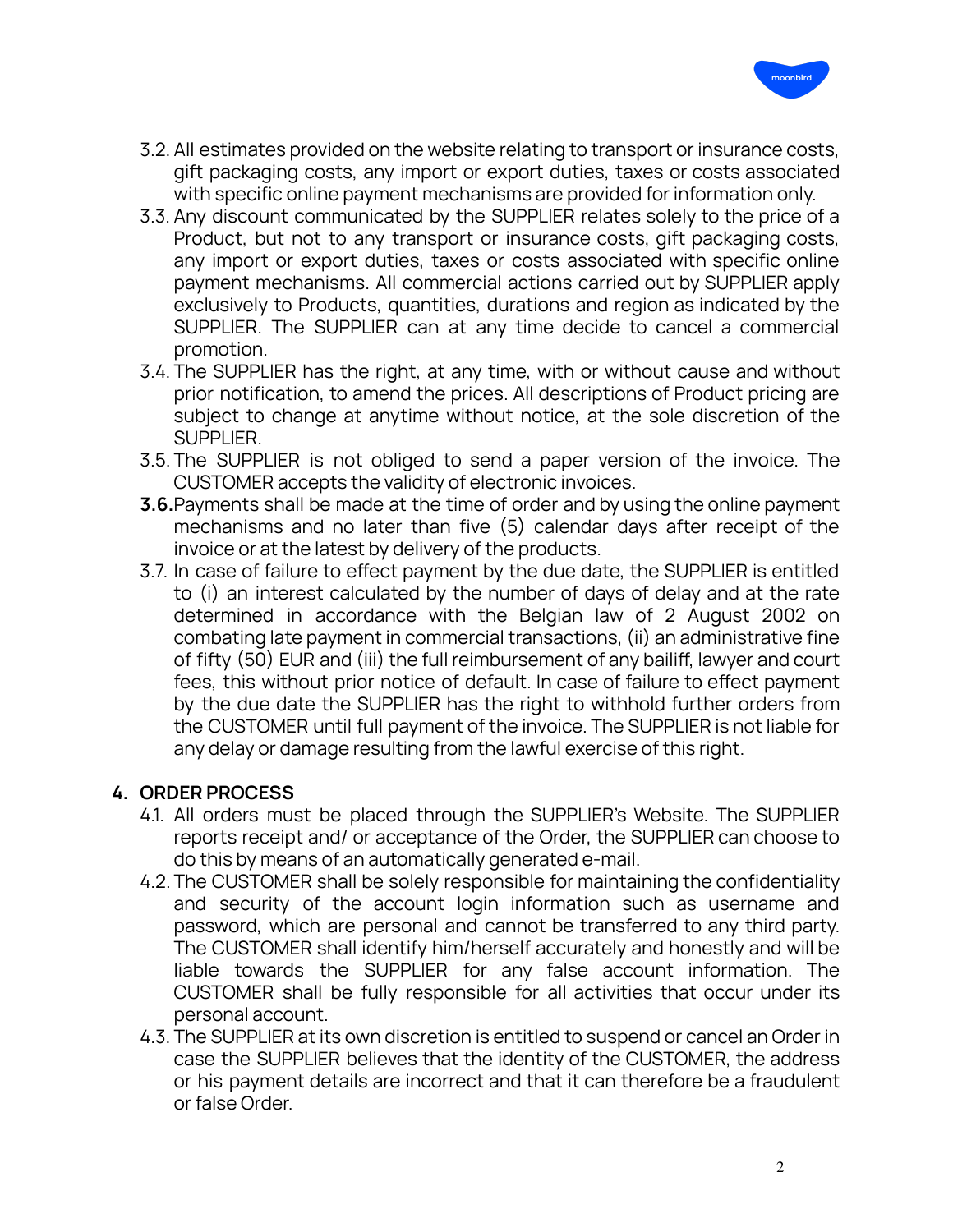

- **4.4.**The SUPPLIER reserves the right to limit or prohibit orders that, in our sole judgment, appear to be placed by dealers, resellers or distributors.
- 4.5. The CUSTOMER cannot cancel, nor modify the Order.
- 4.6.The SUPPLIER will inform the CUSTOMER in case a product is no longer in stock. The SUPPLIER will inform the CUSTOMER in case a product is no longer in stock. In such case the SUPPLIER is entitled to cancel the Order upon repaying the CUSTOMER the purchase price."

# **5. RIGHT OF WITHDRAWAL FOR DISTANT SALES**

- 5.1. The customer has the right, at the latest within fourteen (14) calendar days following the delivery date, to notify the supplier in writing on the email address hello@moonbird.life that he wishes to cancel the purchase, using the withdrawal form provided by the SUPPLIER upon delivery or, in its absence, available on the FPS economy website: [https//economie.fgov.be/sites/default/files/ventes/forms/formulier-voor-herr](https://economie.fgov.be/sites/default/files/Files/Ventes/Forms/formulier-voor-herroeping.pdf) [oeping.pdf](https://economie.fgov.be/sites/default/files/Files/Ventes/Forms/formulier-voor-herroeping.pdf). If the CUSTOMER wishes to return the Product, this must be done in its original state, in the original packaging and in the exact quantity as ordered. After inspection and acceptance by the SUPPLIER, any payment made by the CUSTOMER will be refunded within thirty (30) calendar days. Additional transport or packaging costs are non-refundable if the CUSTOMER has chosen a different type of packaging or delivery than the standard delivery.
- 5.2. The CUSTOMER is solely responsible for any costs associated with the return of the Products. The return of the Products is the responsibility of the CUSTOMER. In case Products are lost (in whole or in part) or damaged and/ or incomplete, the SUPPLIER cannot reimburse the CUSTOMER.

# **6. DELIVERY**

- **6.1.** The terms of delivery indicated are provided for information only and are not binding.
- **6.2.** The products will be delivered to the address as indicated on the Order. The SUPPLIER is not liable for any errors made by the CUSTOMER when submitting this information and any additional costs that may result from this.
- **6.3.**If the CUSTOMER opts for delivery at a collection point or in store the CUSTOMER is responsible for the storage and handling of the goods.
- **6.4.** The SUPPLIER or a carrier appointed by him is entitled to request proof of identification from the CUSTOMER before delivering a Product. No compensation is due if the delivery has been made to a third party designated by the CUSTOMER or if it could reasonably be expected that the receiving party was authorised to do so by the CUSTOMER.
- **6.5.** The transfer of risk takes place ex works (exw), the SUPPLIER's factory or depot. The CUSTOMER is responsible for any damage resulting from transport, storage and handling of the products.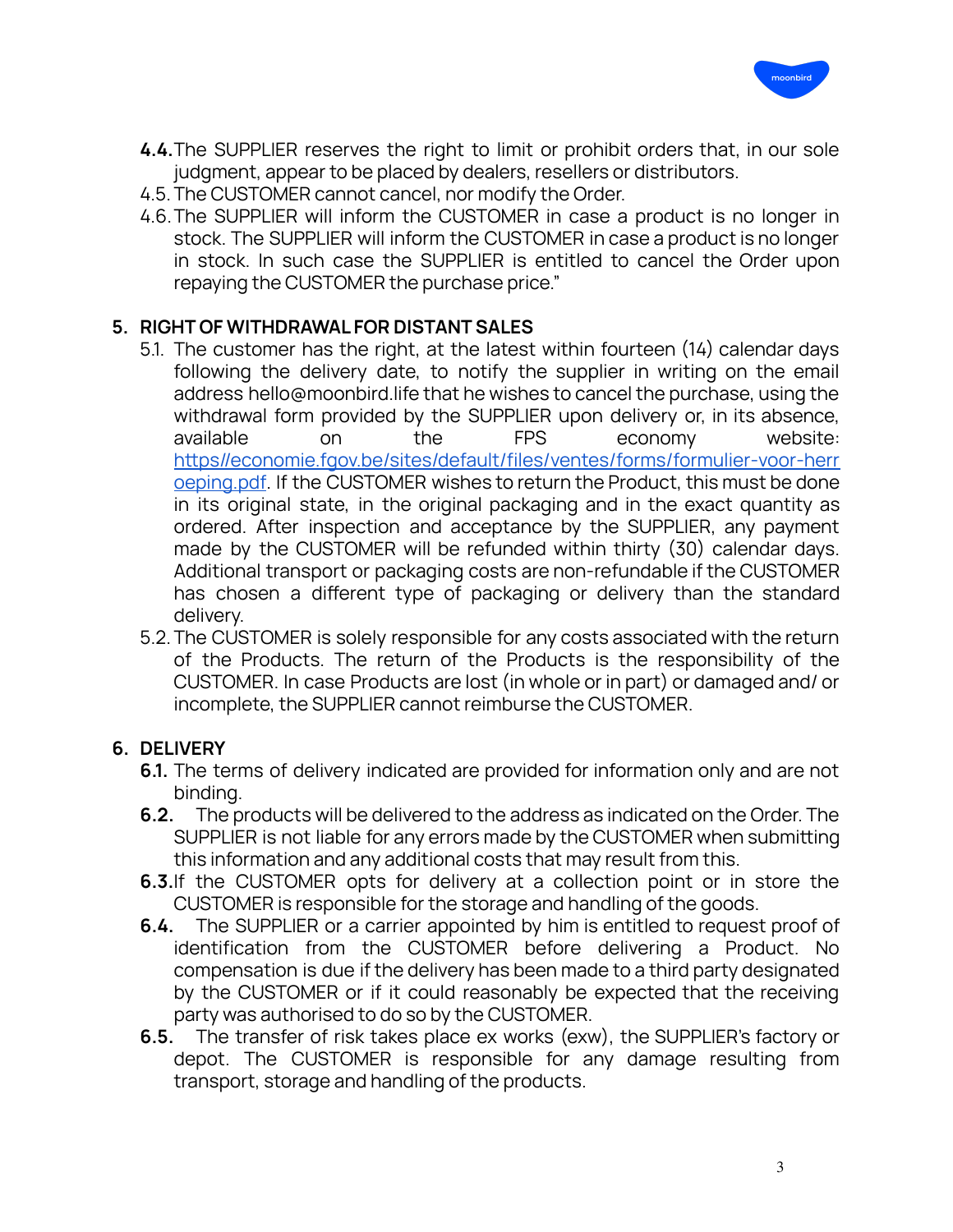

- **6.6.** The transfer of ownership takes place after delivery and full payment of the invoice (cumulative conditions).
- **6.7.**The CUSTOMER will check the quantity, visible defects to the packaging and/ or the delivery upon delivery. Visible defects must be reported to the SUPPLIER within two (2) working days after receipt of the delivery via the email address hello@moonbird.life.

# 7. **INTELLECTUALPROPERTYRIGHTS**

- **7.1.** The CUSTOMER will not infringe any Intellectual Property Rights of the SUPPLIER.
- **7.2.**The CUSTOMER will not infringe registered or unregistered designs, patents, trademarks, trade names, domain names, copyrights or database rights used by the SUPPLIER.
- **7.3.**The CUSTOMER will neither register or use any identical or similar marks, signs or domain names wherever in the world for any identical or similar Product.
- **7.4.**The CUSTOMER will refrain from any action that may cause confusion in the market or that is considered an unfair trade practice.
- **7.5.**Any action will cause harm to the SUPPLIER for which the CUSTOMER is liable. Parties estimate the damage in amount of twenty thousand euro (20.000 EUR) per infringement to be fair and correct. The aforementioned leaves unaffected the right of the SUPPLIER to prove any higher damage.

#### 8. **WARRANTIES**

- 8.1. The warranty period for defects for customers who purchase the Products for private use is a maximum of two (2) years from the data of sale by the CUSTOMER.
- 8.2. The aforementioned warranty does not apply if: (i) the Products were damaged after a transfer of risk; (ii) the CUSTOMER does not have a valid proof of purchase on which the purchase date is stated; (iii) the Products were used incorrectly; (iv) the Defect is caused by force majeure or by unforeseen circumstances beyond the control of the SUPPLIER.
- 8.3. The warranty does not apply to defects that arise as a result of manipulations, negligence or abnormal actions by the CUSTOMER that are contrary to the purpose for which the Product is intended, are not in line with any instructions for use or are the result of commercial, incorrect, abnormal use.
- **8.4.**The SUPPLIER'S obligation under this warranty extends solely to the repair or replacement of any defective products. The SUPPLIER may replace the products with similar products. Excluded from this warrant is the replacement of batteries or damage which is the result of normal wear and tear of the Product.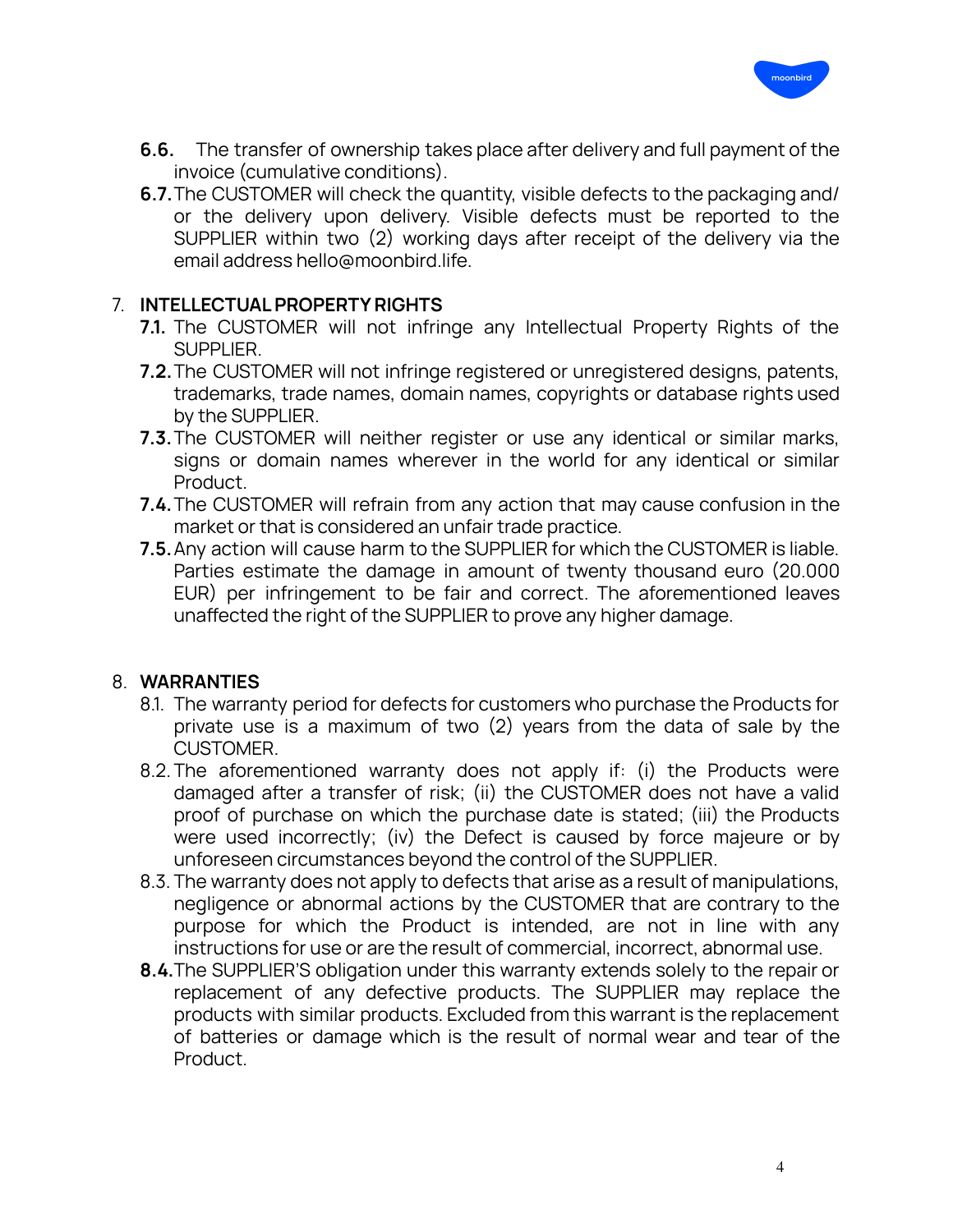

- **8.5.**The SUPPLIER does not guarantee, represent or warrant that the CUSTOMERS use of the service will be uninterrupted, timely, secure or error-free.
- **8.6.** The SUPPLIER does not warrant that the quality of any products, services, information, or other material purchased or obtained by the CUSTOMER will meet his expectations.

# **9. WARNINGS**

- 9.1. The SUPPLIER's Products are not suitable for babies and children under the age of 18.
- **9.2.** The Products are not intended for medical purposes, not should they be used for the treatment of any medical problems or diseases without prior consultation of a physician or psychiatrist, or any other relevant healthcare provider.
- 9.3. Questions relating to the Products can be communicated by contacting us via hello@moonbird.life.

# **10.LIABILITY**

- **10.1.** Subject to all other rights, the SUPPLIER is under no circumstances liable for any damage caused:
- **-** By using the Products in a manner for which they are not suitable;
- **-** Due to abnormal use by the CUSTOMER;
- **-** If it cannot be demonstrated that the defect was present at the time the Products were put into the market;
- **-** By hacking the Website, provided that the SUPPLIER has taken all reasonable security measures;
- **-** By phishing, pharming or other forms of internet fraud or other criminal activities;
- **-** As a result of the poor functioning of the internet connection, broadband connection or any other service, infrastructure or hosting service over which the SUPPLIER has no control;
- **-** By viruses, trojan horses or bugs in the hardware or software used by the CUSTOMER;
- **-** Due to force majeure, including without being exhaustive fire, explosions, floods, storms, damage, lightning, power outages, strike and government measures;
- **-** As a result of the conformity with mandatory government regulations.
- 10.2. To the extent legally permitted under applicable law, the SUPPLIER will not be liable to CUSTOMER or any third party, for any special, indirect, exemplary, punitive, incidental or consequential damages of any nature including, but not limited to damages or costs due to loss of profits, loss of data, revenue or income, goodwill, production of use, procurement of substitute services, fatal injuries, regardless of the cause of action or the theory of liability, whether in tort, contract, or otherwise.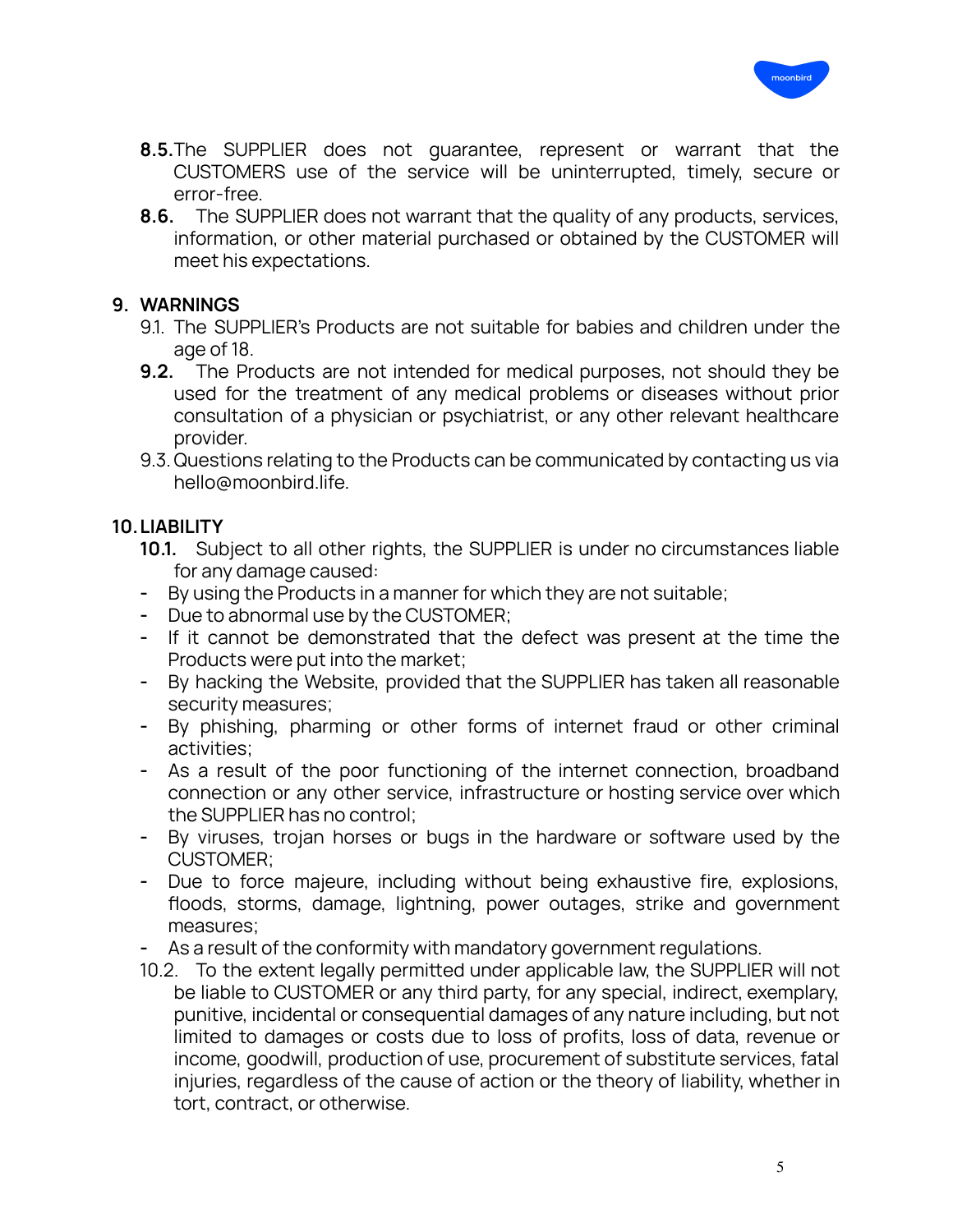

**10.3.** The the maximum extent permitted under applicable law, the SUPPLIER'S liability arising out of or in connection with the sale and purchase of products, whether in contract, warranty tort or otherwise, will be subject to the restrictions set forth in these terms, and it will not exceed the price paid by the CUSTOMER.

#### 11. **PROTECTION OF PERSONAL DATA**

- 11.1. In view of the performance of this Agreement the SUPPLIER can collect personal data of the CUSTOMER, such as name, address, e-mail address, phone number, gender, age, payment or credit card information, or other personal data as described in the privacy policy and the informed consent.
- 11.2. The personal data of the CUSTOMER will be processed in accordance with the EU General Data Protection Regulation in the context of a supplier-purchaser relationship.
- **11.3.** Your submission of personal information through the store is governed by our Privacy Policy. The CUSTOMER accepts the Privacy Policy and Cookie Policy in addition to these General Terms of Sale.

## **12. INDEMNIFICATION**

**12.1.** The CUSTOMER agrees to indemnify, defend and hold harmless MOONBIRD BV and our parent, subsidiaries, affiliates, partners, officers, directors, agents, contractors, licensors, service providers, subcontractors, suppliers, interns and employees, harmless from any claim or demand, including reasonable attorneys' fees, made by any third-party due to or arising out of The CUSTOMERS breach of these Terms of Sale or the documents they incorporate by reference, or The CUSTOMERS violation of any law or the rights of a third-party.

# **13. USER COMMENTS, FEEDBACK AND OTHER SUBMISSIONS**

- **13.1.** If, at our request, you send certain specific submissions (for example contest entries) or without a request from us you send creative ideas, suggestions, proposals, plans, or other materials, whether online, by email, by postal mail, or otherwise (collectively, 'comments'), you agree that we may, at any time, without restriction, edit, copy, publish, distribute, translate and otherwise use in any medium any comments that you forward to us. We are and shall be under no obligation (1) to maintain any comments in confidence; (2) to pay compensation for any comments; or (3) to respond to any comments.
- **13.2.** We may, but have no obligation to, monitor, edit or remove content that we determine in our sole discretion are unlawful, offensive, threatening, libelous, defamatory, pornographic, obscene or otherwise objectionable or violates any party's intellectual property or these Terms of Sale.
- **13.3.** You agree that your comments will not violate any right of any third-party, including copyright, trademark, privacy, personality or other personal or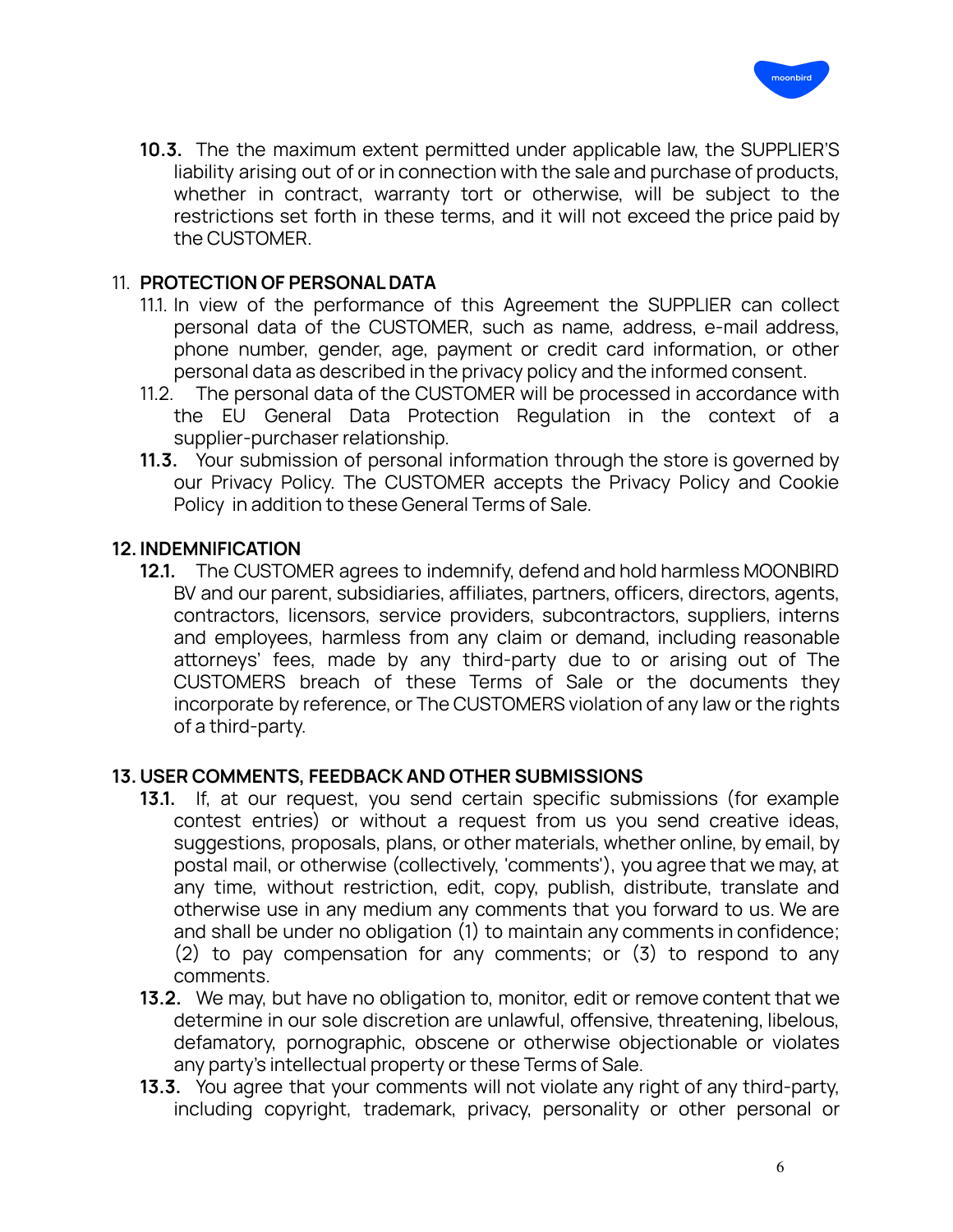

proprietary right. You further agree that your comments will not contain libelous or otherwise unlawful, abusive or obscene material, or contain any computer virus or other malware that could in any way affect the operation of the Service or any related website. You may not use a false e-mail address, pretend to be someone other than yourself, or otherwise mislead us or third-parties as to the origin of any comments. You are solely responsible for any comments you make and their accuracy. We take no responsibility and assume no liability for any comments posted by you or any third-party.

#### **14. ERRORS, INACCURACIES AND OMISSIONS ON OUR WEBSITE**

**14.1.** Occasionally there may be information on our site or in the Service that contains typographical errors, inaccuracies or omissions that may relate to product descriptions, pricing, promotions, offers, product shipping charges, transit times and availability. We reserve the right to correct any errors, inaccuracies or omissions, and to change or update information or cancel orders if any information in the Service or on any related website is inaccurate at any time without prior notice (including after you have submitted your order).

## **15. PROHIBITED USES OF OUR WEBSITE**

**15.1.** In addition to other prohibitions as set forth in the Terms of Sale, you are prohibited from using the site or its content: (a) for any unlawful purpose; (b) to solicit others to perform or participate in any unlawful acts;  $\odot$  to violate any international, federal, provincial or state regulations, rules, laws, or local ordinances; (d) to infringe upon or violate our intellectual property rights or the intellectual property rights of others; (e) to harass, abuse, insult, harm, defame, slander, disparage, intimidate, or discriminate based on gender, sexual orientation, religion, ethnicity, race, age, national origin, or disability; (f) to submit false or misleading information; (g) to upload or transmit viruses or any other type of malicious code that will or may be used in any way that will affect the functionality or operation of the Service or of any related website, other websites, or the Internet; (h) to collect or track the personal information of others; (i) to spam, phish, pharm, pretext, spider, crawl, or scrape; (i) for any obscene or immoral purpose; or (k) to interfere with or circumvent the security features of the Service or any related website, other websites, or the Internet. We reserve the right to terminate your use of the Service or any related website for violating any of the prohibited uses.

#### 16. **FORCE MAJEURE AND HARDSHIP**

16.1.The SUPPLIER shall not be liable for any failure or delay in the performance of its obligations under this Agreement if such delay or failure is due to causes beyond SUPPLIER's control due including by not limited to war, epidemic outbreaks, strikes or labour disputes, embargoes, government orders,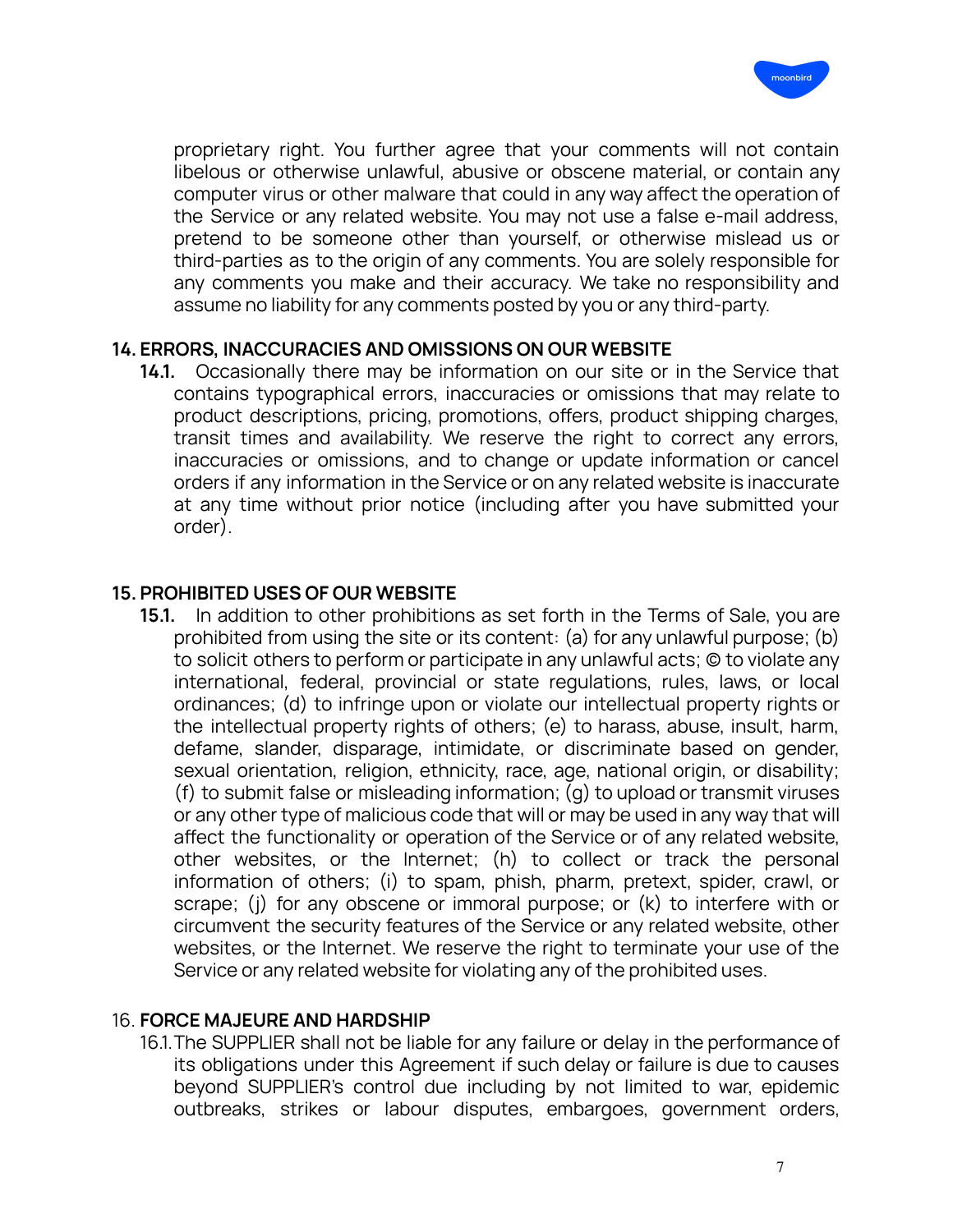

telecommunications, network, computer, server or Internet downtime, unauthorized access to the SUPPLIER's information technology systems by third parties or any other cause beyond the reasonable control of the SUPPLIER ("Force Majeure"). The SUPPLIER shall notify the CUSTOMER of the nature of such force majeure event and the effect on the ability to perform the obligations under this Agreement and how the SUPPLIER plans to mitigate the effect of such force majeure event.

- **16.2.** The SUPPLIER cannot be held liable for delays or shortcomings, in the execution of the agreement, which are the result of economic circumstances over which the seller has no control. Economic circumstances or hardship include scarcity or non-availability on the market of ingredients for the Products; trade blocks or trade embargoed; changing regulations or radical government measures which make it impossible for the SUPPLIER to implement the Agreement ("Hardship").
- **16.3.** In the event these circumstances last longer than thirty (30) calendar days, the SUPPLIER is legally entitled to terminate the Agreement by registered letter, without any compensation being due.

## **17. TERMINATION**

- **17.1.** The obligations and liabilities of the parties incurred prior to the termination date shall survive the termination of this agreement for all purposes.
- **17.2.** These Terms of Sale are effective unless and until terminated by either the CUSTOMER or the SUPPLIER. The CUSTOMER may terminate these Terms of Sale at any time by notifying the SUPPLIER that he no longer wishes to use our Services.
- **17.3.** If in our sole judgment the CUSTOMER fails, or we suspect that he has failed, to comply with any term or provision of these Terms of Sale, we also may terminate this agreement at any time without notice and the CUSTOMER will remain liable for all amounts due up to and including the date of termination; and/or accordingly may deny the CUSTOMER access to our Services (or any part thereof).

#### **18. MISCELLANEOUS**

- 18.1.This Agreement may not be assigned to a third party by the CUSTOMER without the prior written approval of the SUPPLIER.
- 18.2. This Agreement constitutes the entire Agreement and understanding between the CUSTOMER and the SUPPLIER with respect to the subject matter hereof and supersedes all prior oral or written Agreements, representations or understandings between the parties relating to the subject matter hereof. No statement, representation, warranty, covenant or Agreement of any kind not expressly set forth in this Agreement shall affect, or be used to interpret, change or restrict, the express terms and provisions of this Agreement.